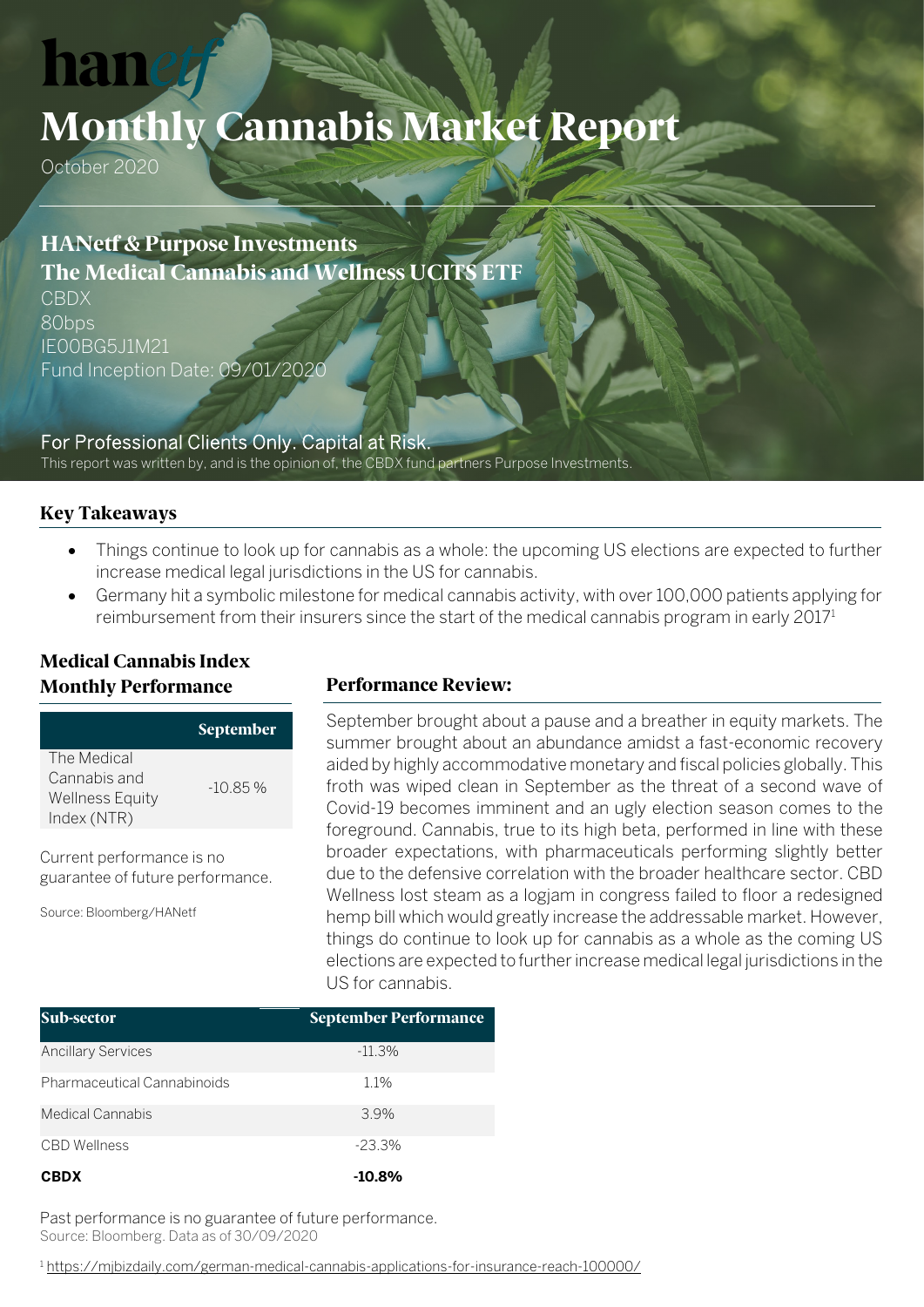### **Medical Cannabis and Wellness Equity Index (NTR) Performance and CBDX Medical Cannabis ETF**

#### **Total Return NAV to Date** (up to 30/09/2020)

|                                                   | 1M         | 3M     | 6M      | <b>YTD</b> | 12M     | <b>Since</b><br>Inception |
|---------------------------------------------------|------------|--------|---------|------------|---------|---------------------------|
| The Medical Cannabis and Wellness UCITS ETF (Acc) | $-10.77%$  | 1.55%  | 35.87 % | $2.05\%$   | ٠       | 2.05%                     |
| Medical Cannabis and Wellness Equity Index (NTR)  | $-10.85\%$ | 1.61 % | 36.03%  | 1.61%      | -16 98% | 1.61%                     |

Performance before inception is based on back tested data. Back testing is the process of evaluating an investment strategy by applying it to historical data to simulate what the performance of such strategy would have been. Back tested data does not represent actual performance and should not be interpreted as an indication of actual or future performance. Past performance for the index is in USD. Past performance is not an indicator for future results and should not be the sole factor of consideration when selecting a product. Investors should read the prospectus of the Issuer ("Prospectus") before investing and should refer to the section of the Prospectus entitled 'Risk Factors' for further details of risks associated with an investment in this product.

Source: Bloomberg / HANetf. Data as of 30/09/2020

#### **Industry News**

Germany hit a symbolic milestone for medical cannabis activity, with over 100,000 patients applying for reimbursement from their insurers since the start of the medical cannabis program in early 2017. Although this number does not include all medical cannabis prescriptions, it does provide insight into growth of the medical cannabis program in Germany which has been fairly stable since initiation. In the second quarter of 2020, total reimbursements reached 36.7M Euros, setting Germany a run-rate of roughly 150M Euros in sales, and a 24% increase in year over year sales<sup>2</sup>.

In a sign of confidence, the UK's financial regulator (Financial Conduct Authority) has cleared the listing of medical cannabis companies on the senior London Stock Exchange (LSE). For now, companies operating in the medical cannabis space globally will be allowed to list given they have the appropriate government licenses and do not fall foul of the UK's Proceeds of Crime Act 2002 (POCA). The demand for medical cannabis investment continues to grow in the UK as evidenced by this regulation. Ahead in the pack are family offices and high net worth investors, who recently came together to raise US\$100M<sup>3</sup> in a private fund to invest in medical cannabis, pharmaceutical cannabinoids, and CBD wellness, a theme which is in line with the investment thesis of CBDX.

#### **Outlook**

As we approach November, excitement continues to build around the US elections and the multiple referendums on cannabis which will take place concurrently. Five states are to vote on cannabis legalisation in the coming elections for either medical or adult-use, with the total population impacted close to 20 million. This defines the base case of further legalisation in the US. Additionally, the general election is seeming to be more tilted towards a Democrat sweep which would further bolster the cannabis industry in the US.

Outside of the US, patient counts in Australia and Israel are on the rise which rounds out the medical cannabis story to be a wider one beyond the immediate monetisation of the US alone. Australia experienced another six thousand patients in September<sup>4</sup>, and Israel another ten thousand in August<sup>5</sup>. Similar stories continue to prevail in different jurisdictions across the world but any federal moves in the US will be largely influential to many international markets as well.

<sup>2</sup> <https://mjbizdaily.com/insurance-covered-medical-cannabis-falls-for-the-first-time-in-germany/>

<sup>3</sup> <https://drugsinc.eu/en/in-londen-gevestigde-manager-wil-het-grootste-cannabisfonds-van-europa-opzetten/>

<sup>4</sup> <https://mjbizdaily.com/australia-approves-record-number-of-medical-cannabis-patients/>

<sup>5</sup> <https://mjbizdaily.com/israel-medical-cannabis-patient-count-hits-record-as-imports-soar/>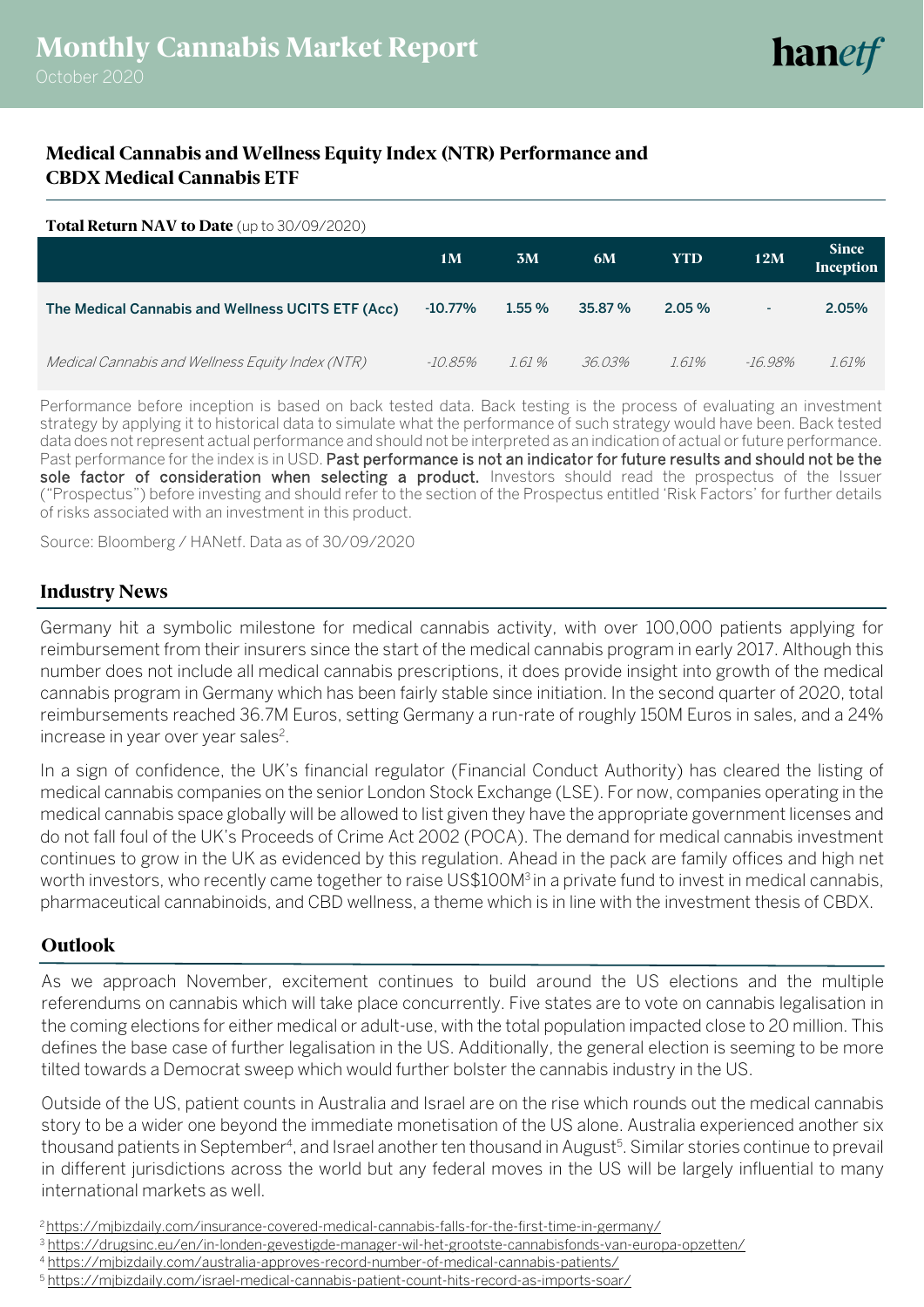# **hanetf**

#### **Constituent News**

**Corbus Pharmaceutical (CRBP)** is a clinical stage pharmaceutical company focused on the development and commercialisation of novel therapeutics targeting the endocannabinoid system to treat inflammatory and fibrotic diseases. Corbus recently announced negative phase III data of their lead drug in systemic sclerosis. The drug failed to show any significant improvement over a placebo group, but the study largely illustrated the inherent complexities of testing in a group with extensive use of background immunosuppressives. CRBP still has several shots on goal for the drug in other indications but largely comes to show the challenges of smaller pharmaceutical companies and the possibility of binary outcomes. The stock was down 80% for the month of September, but the analyst community remains hopeful of the company's future given that better controlled studies shall be designed going forward. The company is now a 1.6% weight in CBDX<sup>5</sup>.

The ancillary services industry continues to show outsized growth as the adult-use cannabis industry takes off in the United States. **Scott's Miracle Grow (SMG)** updated their fiscal outlook for the 2020 fiscal year, with earnings expected to further exceed prior guidance. Company-wide sales growth of more than 30% is being recorded year over year<sup>6</sup> and is expected to continue on the back of further development of the US cannabis industry which awaits tailwinds from coming elections.

| <b>CBDX Medical Cannabis ETF-Top 10</b><br><b>Constituents</b> | Weight | <b>Region Breakdown</b> | Weight |
|----------------------------------------------------------------|--------|-------------------------|--------|
| Arena Pharmaceuticals Inc                                      | 19.46% | <b>United States</b>    | 85.29% |
| Innovative Industrial Properti                                 | 19.14% | <b>Great Britain</b>    | 12.18% |
| Scotts Miracle-Gro Co/The                                      | 15.40% | Canada                  | 2.53%  |
| <b>GW Pharmaceuticals PLC</b>                                  | 12.18% |                         |        |
| <b>GrowGeneration Corp</b>                                     | 8.09%  |                         |        |
| Amyris Inc                                                     | 6.37%  |                         |        |
| Cara Therapeutics Inc                                          | 6.35%  |                         |        |
| Charlottes Web Holdings Inc                                    | 2.28%  |                         |        |
| Medicenna Therapeutics Corp                                    | 2.12%  |                         |        |
| NewAge Inc                                                     | 1.71%  |                         |        |

Source: Bloomberg / HANetf. Data as of 30/09/2020

<sup>5</sup> Bloomberg/HANetf

<sup>6</sup> [https://www.globenewswire.com/news-release/2020/05/06/2028290/0/en/ScottsMiracle-Gro-Announces-Second-Quarter-](https://www.globenewswire.com/news-release/2020/05/06/2028290/0/en/ScottsMiracle-Gro-Announces-Second-Quarter-Results-Driven-by-Strong-Growth-in-Both-Major-Reporting-Segments.html)[Results-Driven-by-Strong-Growth-in-Both-Major-Reporting-Segments.html](https://www.globenewswire.com/news-release/2020/05/06/2028290/0/en/ScottsMiracle-Gro-Announces-Second-Quarter-Results-Driven-by-Strong-Growth-in-Both-Major-Reporting-Segments.html)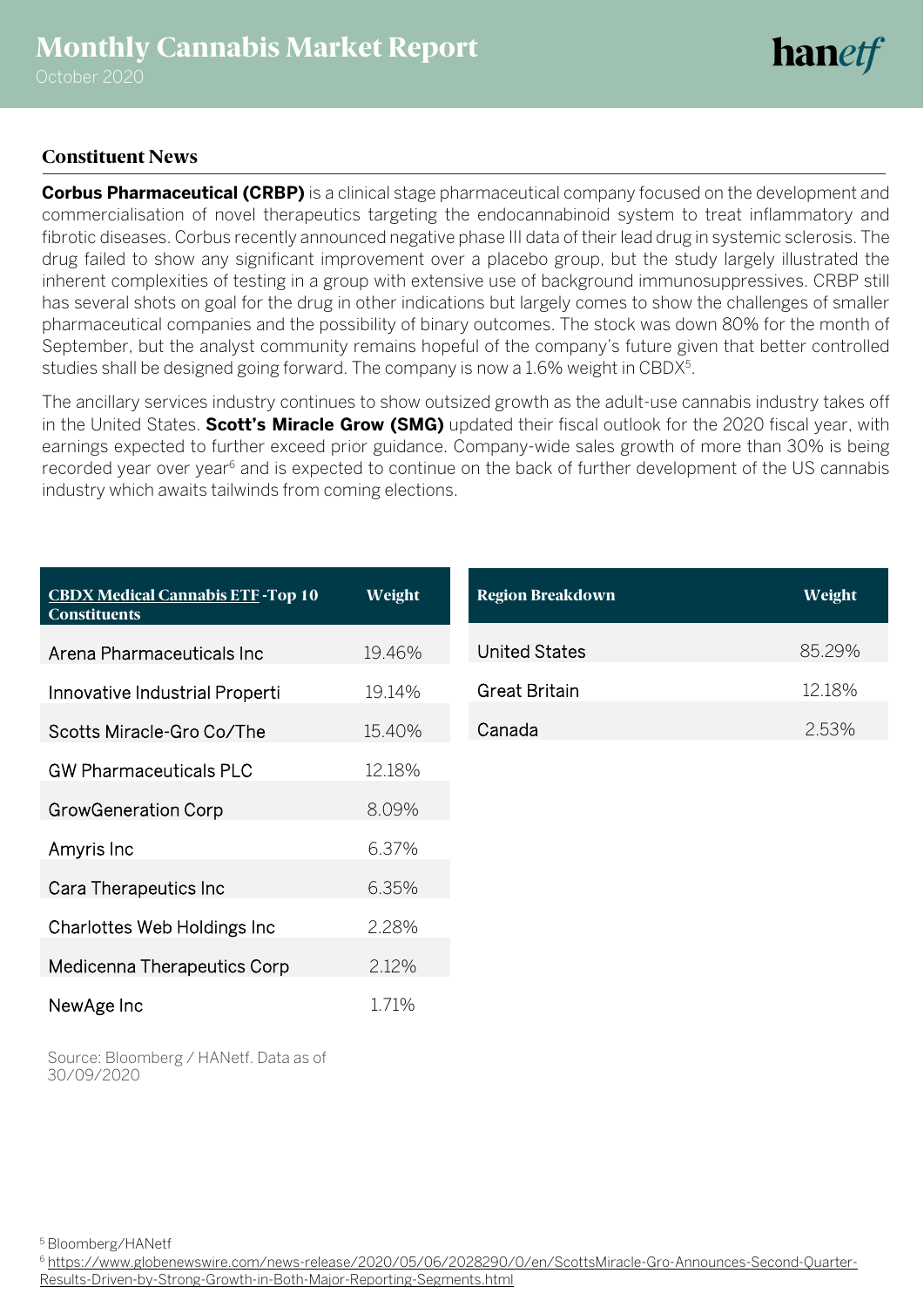### **Medical Cannabis ETF Details**

The Medical Cannabis and Wellness UCITS ETF, is a UCITS complian[t Medical Cannabis ETF](https://www.hanetf.com/product/6/fund/the-medical-cannabis-and-wellness-ucits-etf-acc) domiciled in Ireland.

The fund tracks a rules-based Medical Cannabis and Wellness Equity Index from Solactive, consisting of publicly listed companies conducting legal business activities across nine thematic sub-sectors in the medical cannabis, hemp and CBD industries.

The fund seeks to provide targeted exposure to the rapidly expanding legal medical cannabis industry that is set for further growth as more countries legalise cannabis for medical use.

Please remember that the value of your investment may go down as well as up and past performance is no indication of future performance.

- [CBDX Factsheet](https://www.hanetf.com/PrintPdf.aspx?ProductId=6)
- [CBDX Video](https://www.youtube.com/watch?v=CMCGGc9h3io&feature=emb_logo)
- [CBDX Whitepaper](https://www.hanetf.com/UsersFiles/HanETF/Documents/318/CBDX-Whitepaper-A-Budding-Opportunity-the-Investment-Case-for-Medical-Cannabis.pdf)
- [CBDX Fund Page](https://www.hanetf.com/product/6/fund/the-medical-cannabis-and-wellness-ucits-etf-acc)

| <b>EXCHANGE</b>       | <b>BB CODE</b> | <b>RIC</b> | <b>ISIN</b>   | <b>CURRENCY</b> | <b>INCOME</b> |
|-----------------------|----------------|------------|---------------|-----------------|---------------|
| London Stock Exchange | <b>CBDXIN</b>  | CBDX.L     | IE00BG5J1M21  | <b>USD</b>      | Acc           |
| London Stock Exchange | <b>CBDPIN</b>  | CBDP.L     | IE00BG5J1M21  | GBP             | Acc           |
| <b>XETRA</b>          | CBSX GY        | CBSX.DF    | DE000A2PP008  | <b>EUR</b>      | Acc           |
| <b>SIX</b>            | <b>CBDX SW</b> | CBDX.S     | IF00BG5.J1M21 | CHF             | Acc           |

#### **Webinars**

[US Election 2020 and Thematic Investing Themes | Part 1-](https://www.brighttalk.com/webcast/17122/445389?utm_source=brighttalk-portal&utm_medium=web&utm_content=hanetf&utm_campaign=webcasts-search-results-feed) Pre-Election- 22 October Watch our recorded webinars <https://www.hanetf.com/webinar>

#### **CBDX Fund News**

#### **Recent Rebalance: 31st August 2020**

The next re-balance will take place on **30th November 2020**

CBDX listed on **SIX Swiss Exchange** on 2nd June 2020

#### **Press**

- [SIX Swiss Listing](https://www.hanetf.com/article/430/hanetf-has-entered-swiss-etf-market-bringing-cannabis-cloud-computing-and-emerging-markets-to-swiss-investors)
- [CBDX passported to Netherlands and Finland](https://www.hanetf.com/article/361/hanetfs-medicinal-cannabis-fund-cbdx-has-been-passported-for-distribution-in-the-netherlands-and-finland-cbdx)
- CBDX passported to Austria
- [Medical Cannabis | ESG Portfolios](https://www.hanetf.com/article/466/medical-cannabis-esg-portfolios)
- [Cannabis sector set to benefit from US Presidential election](https://www.hanetf.com/article/462/cannabis-sector-set-to-benefit-from-us-presidential-election)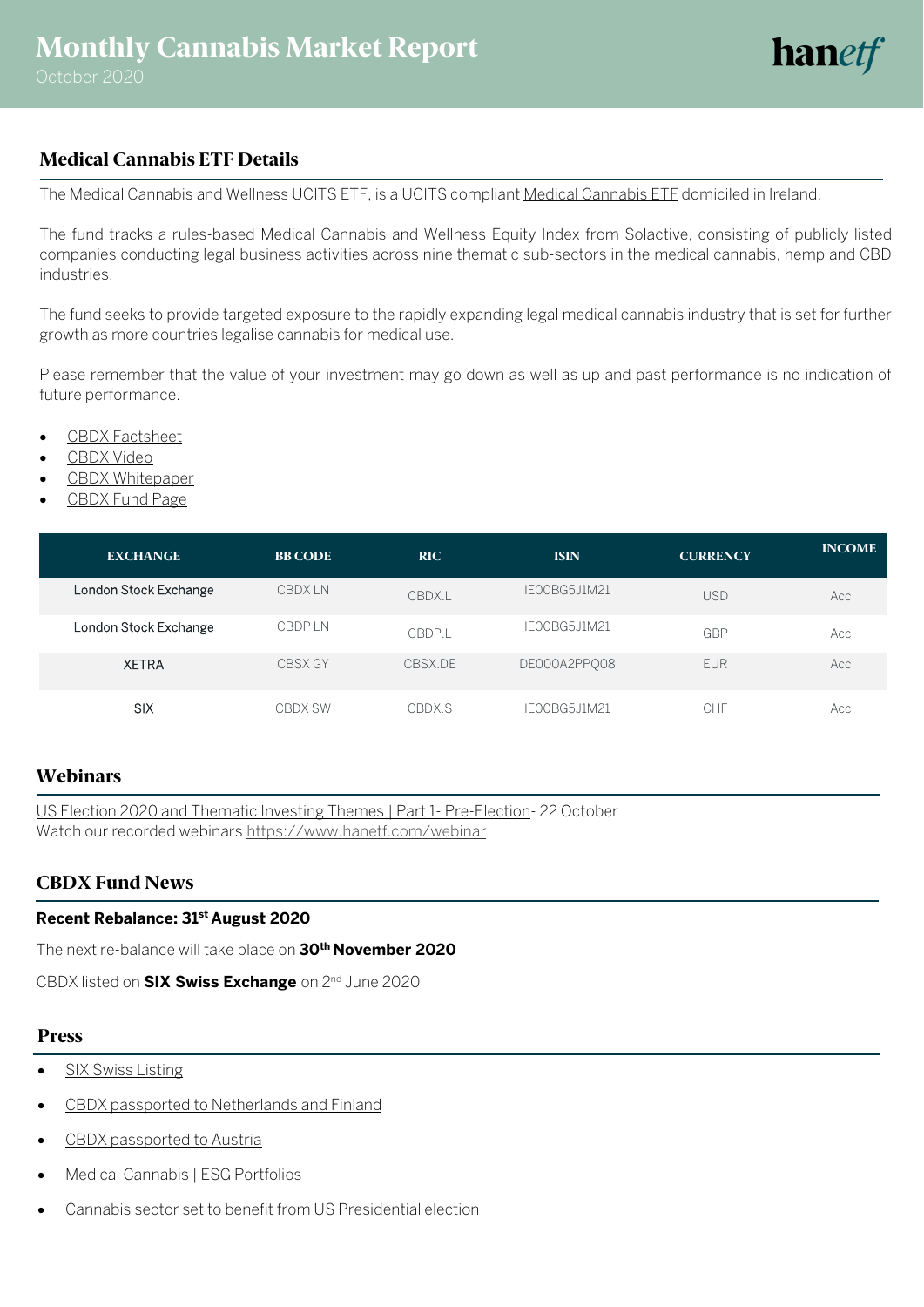# **hanetf**

### **About HANetf**

HANetf is an independent ETF specialist working with third-party asset managers to bring differentiated, modern and innovative ETF exposures to European investors via unique white-label ETF/ETC platform.

Founded by two of Europe's leading ETF entrepreneurs, Hector McNeil and Nik Bienkowski, HANetf provides a complete operational, regulatory, distribution and marketing solution for asset managers who want to successfully launch and manage UCITS ETFs.

For further information, please visi[t www.hanetf.com](http://www.hanetf.com/)



### **Nawan Butt** Portfolio Manager **Purpose Investments**

Nawan has spent 5 years with Purpose developing a deep understanding of client needs with the product team before applying his skills sets in portfolio management starting in 2018. Nawan combines in depth fundamental research with quantitative overlays in contribution to the security selection processes for the firm. Working closely with the CIO, Nawan is also responsible for the implementation of asset allocation across multiple mandates. Nawan earned his MSc in Finance from Simon Fraser University and is a CFA charterholder.